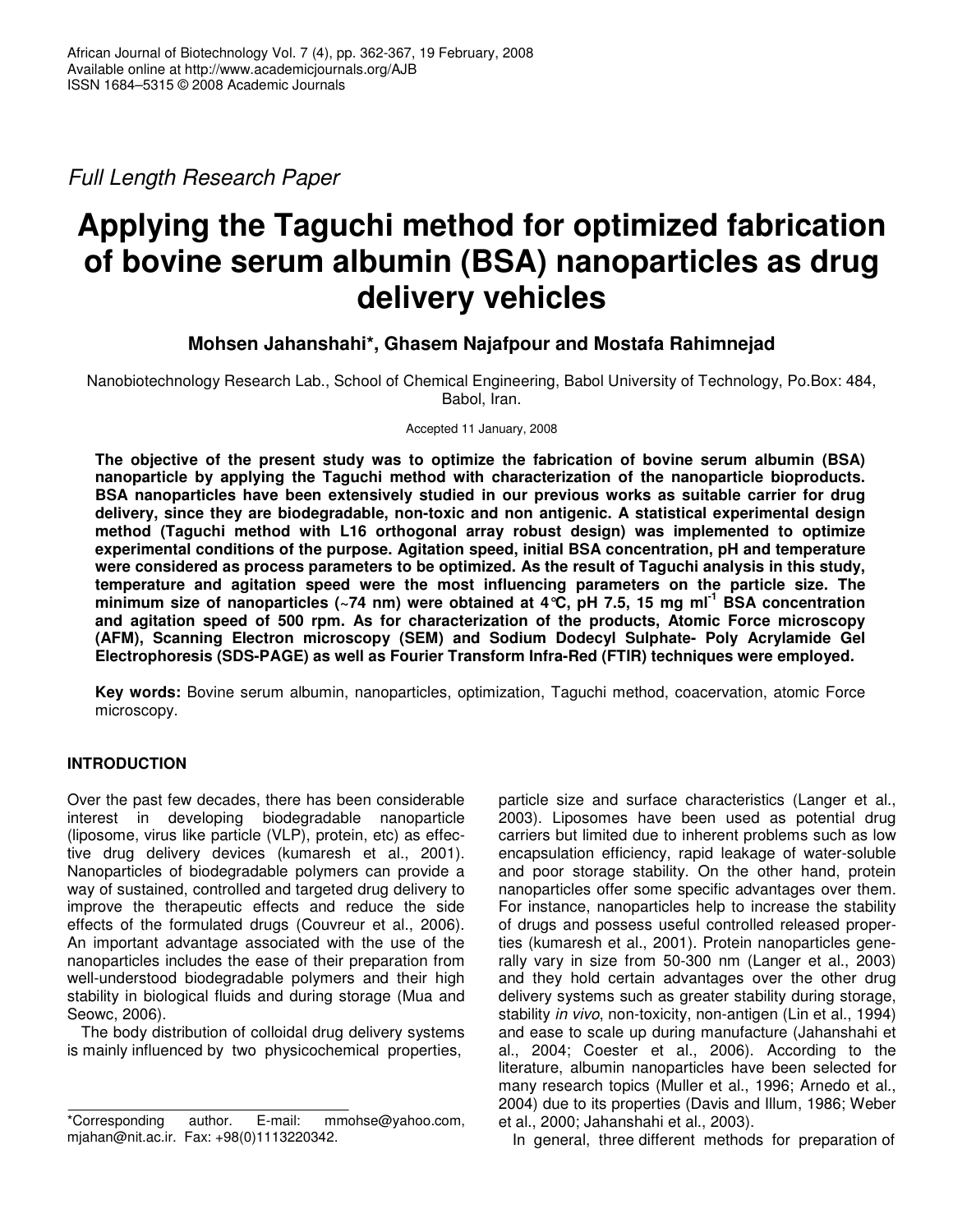such nanoparticles are carried out namely emulsion formation, desolvation and coacervation (Langer et al., 2003). The coacervation method also has been successfully employed to produce nanoparticles in our previous study as well (Kruif et al., 2004; Rahimnejad et al., 2006). The properties of BSA nanoparticles fabricated by this method are affected by various parameters such as initial protein concentration, temperature, pH, glutaraldehyde concentration (cross linker), agitation speed, molar ratio of BSA/ethanol and organic solvent adding rate. The interrelationships between the mentioned parameters are complex, and therefore the analysis of this system for optimizing the factors is a time and labor consuming work.

The efficient analyses of this complex system using statistical experimental design (Yang et al., 2001) and the Taguchi method (Liu et al., 2001; Park et al., 2002) have been performed recently. The statistical experimental design can determine the effect of the factors on characteristic properties and the optimal conditions of the factors. It uses the tables of orthogonal arrays and analysis of variance (ANOVA) which can estimate the effect of a factor on the characteristic properties. Conventional statistical experimental design can determine the optimum condition on the basis of the measured values of the characteristic properties; while Taguchi's experimental design (also known as a robust parameter design) does this on the basis of the variability of characteristic properties. In other words, the Taguchi method can determine the experimental condition having the least variability as the optimum condition (Kim et al., 2005).

In this work, simple coacervation method is used for manufacturing of BSA nanoparticles as a colloidal drug delivery system and the essential parameters were considered. The objective of the present study is the optimization for the preparation of BSA-based nanoparticles by the Taguchi design method which show a controllable particle diameter under 100 nm and a narrow size distribution (Jahanshahi et al., 2005b). In addition, the purification of nanoparticles bioproducts was evaluated by Sodium Dodecyl Sulphate Poly Acrylamide Gel Electrophoresis (SDS-PAGE) and Fourier Transform Infra-Red (FTIR) techniques, while Atomic Force microscopy (AFM) and Scanning Electron microscopy (SEM) were used to characterize the shape and morphology of the products. This study is intended to establish a rational basis for the controlled production and application of protein-based nanoparticles as drug carrier systems.

### **MATERIALS AND METHODS**

### **Reagent and chemicals**

BSA (fraction V, purity 98%), Tween-20, ethanolamine and glutaraldehyde, 25% solution, were commercially supplied by Sigma Aldrich. Sodium aside and all other chemicals were purchased from Merck (Darmstadt, Germany); they were of analytical grade and used as received.

#### **Preparation of BSA nanoparticle**

BSA nanoparticles were prepared by a simple coacervation process and cross linked with glutaraldehyde as described previously (Mohanty and Bohidar, 2003; Lazko et al., 2004; Jahanshahi et al., 2005a). Briefly, nanoparticles were obtained by the addition of ethanol drop-wise to aqueous solution of BSA and adjusted to pH 7.5. Coacervates thus obtained were then hardened with glutaradehyde 25%. Ethanolamine and Tween-20 were added at a final concentration to block the non-reacted aldehyde functional group and stabilize the preparation, respectively. Large aggregates were eliminated by centrifuge. The supernatant was dialyzed and subsequently micro and ultra-filtrated. The concentration of BSA was determined with Coomassie Blue reagent (Weber et al., 2000).

#### **Nanoparticles physical characterisation**

The morphologies of the BSA nanoparticles were observed by AFM (Philips, class 11 Laser productions, Netherland) at 600 - 700 nm wave length. Surface profiles were generated from AFM raw data by the SISCANPro software (vs. 1.3, Surface Imaging Systems).

For taking image with SEM, 50 µl of the nanoparticle preparation were freeze dried (Emithech; model IK750, UK) on a polished aluminium surface. After drying, the sample was sputtered with gold for 30 s by Polaron machine (BAL-TEC, model SCDOOS, Switzerland). Afterwards, SEM was performed using a Sterescan S 360 Brand SEM-Leica (Cambridge, UK) with the upper detector at 15 kV. The magnification was set to 65,000. The tilt of the sample plate was adjusted to 20º.

The particle size of the resulting nanoparticles was determined by photon correlation spectroscopy (PCS) (Zetasizer 3000, Malvern Instruments, UK) with a He–Ne laser beam at a wavelength of 633 nm (scattering angle of 908). The software data analysis for calculation of the size distribution of the nanoparticle samples was based on the fitting method of non-negative constrained least-squares (NNLS). The measurements were carried out after 1 h of incubation of the BSA. Photon correlation spectroscopy (PCS) determines the average particle size and Polydispersity Index (PI) which is a range of measurement of the particle sizes within measured samples. The accurate measurement of particle size must be blow 0.7 (70%).

#### **Nanoparticle (bio)chemical characterization**

SDS-PAGE was used to analyze and compare the protein composition profiles for specific sample. A 20 ml medium was mixed with SDS sample buffer. The samples and rainbow molecular weight markers (7.5 – 199 kDa) were loaded into a 5% stacking gel, set up on a 10% resolving gel. Since the pore size of poly acrylamide is limited, proteins higher than 800 kDa cannot permeate into the gel. An acrylamide concentration of 10% has been selected to enable optimal resolution for the soluble proteins. The molecular weight markers and protein samples were separated by SDS–PAGE using a running buffer. The resulting bands were stained using Coomassie blue stain (0.1%) and photographed using a Syngene transilluminator with white light and imaging software (Syngene, Synoptics Group, Cambridge, UK).

The molecular structure of BSA nanoparticles was investigated by FTIR Spectroscopy (Perkin Elemer instruments (LLs), UK). The samples for FTIR analysis were prepared by grinding 99% KBr with 1% nanoparticles and then pressing the mixture into a transparent tablet. Phasmatophotometer was employed and fourier nanoparticle samples were scanned at the IR range (450-5000 cm<sup>-1</sup>). Detector has to be purged by clean dry helium gas (He) to amplify the signal level and reduce moisture.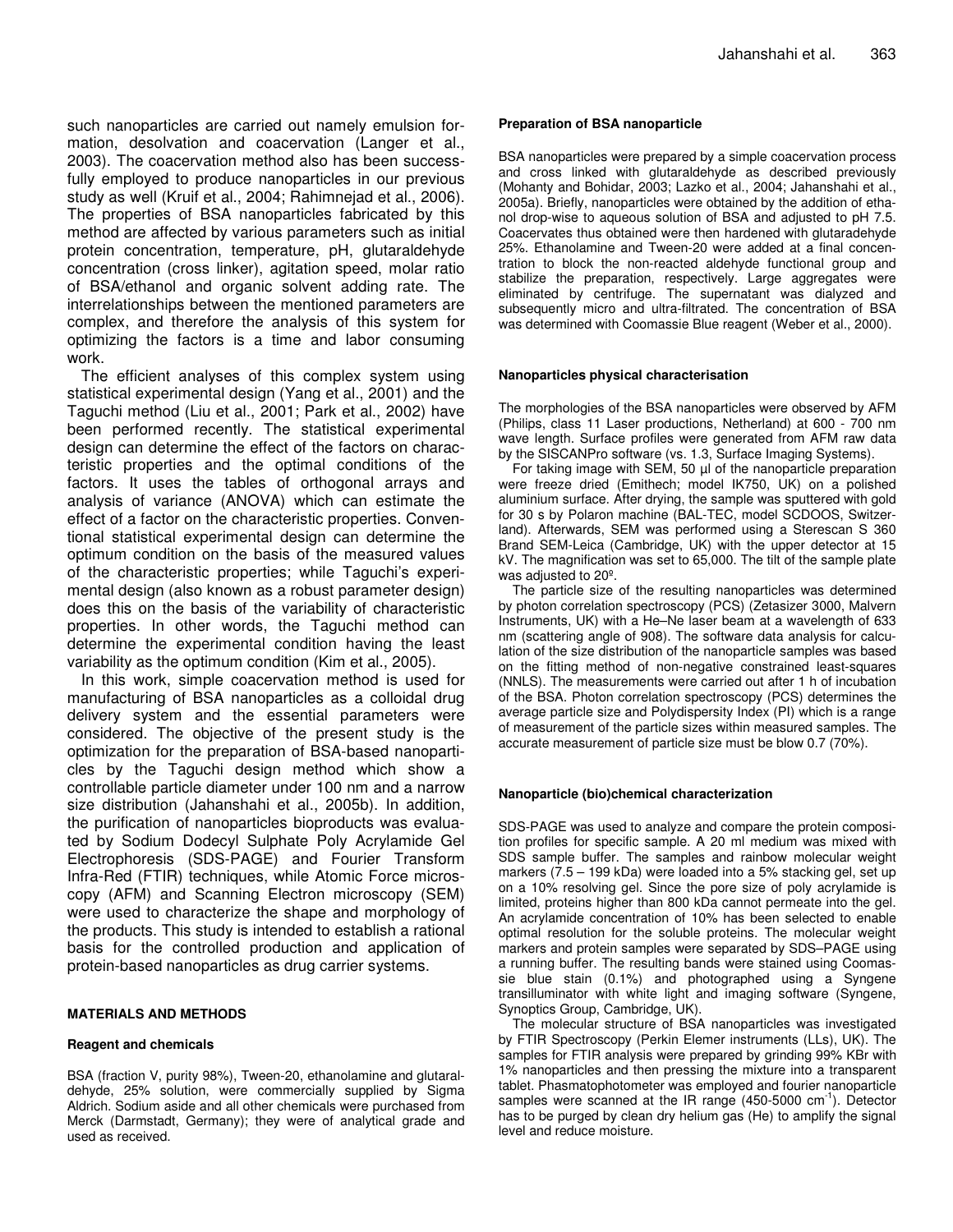| <b>Factor</b>                | Level |     |     |     |
|------------------------------|-------|-----|-----|-----|
| A: Agitation speed (rpm)     | 200   | 400 | 500 | 600 |
| B: BSA concentration (mg/ml) | 5     | 15  | 20  | 30  |
| $C:$ pH                      | 6     |     | 7.5 | 8   |
| D: Temperature $(^{\circ}C)$ |       | 14  | 24  | 34  |

**Table 1.** Parameters and levels used in this experiment.

#### **Data analysis**

In our previous work, the one factor at a time was applied (Jahanshahi et al., 2004; Rahimnejad et al., 2006). It has been concluded that four important factor including agitation speed, concentration of initial BSA, pH and temperature affect nanoparticle size. Therefore in order to minimize the number of experiments, Automatic Design and Analysis of Taguchi Experiments were employed through Qualitek software (version IV). Taguchi's orthogonal array table was used by choosing these four parameters that could affect the particle size. Table 1 shows the parameters and levels used in this experiment. The fractional factorial design reduced the number of experiments to sixteen instead of other methods such as factorial experimental method. The orthogonal array of  $L_{16}$ type was used. L and subscript 16 means Latin square and the number of experiment, respectively. Each experiment was carried out in twice.

## **RESULTS AND DISCUSSION**

## **Physical characteristics of BSA nanoparticles**

Simple coacervation process of BSA nanoparticle was evaluated based on the particle size. The particle sizes as well as the light intensity counts of the samples were determined by photon correlation spectroscopy (PCS) for all the experiments. For determining the nanoparticles properties (morphology and purification), the samples were selected randomly and the results were repeatable.

Figure 1a shows the SEM image of the nanoroparticles. It was clear that the most of the morphologies of the resulting protein nanoparticles were semispheres with a diameter between 100 and 200 nm. AFM technique has been widely applied to provide surface and morphological information on nanometer scale. The images of the shape and surface characteristic of the nanoparticles were obtained successfully by AFM (Figure 1b). It was shown that the produced nanoparticles were almost formed by a smooth surface. Based on these characteristics, BSA nanoparticles were good enough to be candidate for loading drugs on/in them.

## **Analysis of the BSA nanoparticles purification**

The gel electrophoresis SDS-PAGE was formed to analyze and compare the purity of the prepared nanoparticles with pure BSA. Figure 2 represents the gel electrophoresis of pure BSA and the nanoparticles pre-



**Figure 1. a)** SEM image of BSA nanoparticle. The scale bar represent 1um. **b)** AFM image of BSA nanoparticles. The smooth surface can be understood from the picture.

pared from BSA*.* The protein bands show that the nanoparticles were pure and the strips clearly demonstrate highly purity of the product.

The molecular structure of the resulting BSA nanoparticles was also characterized by FTIR. Figure 3 shows the FTIR spectroscopy of nanoparticles comprising pure BSA, BSA nanoparticles without purification in contrast with purified BSA nanoparticles. The analyzed sample was prepared at the general condition (pH 7, 24ºC, 5 mg/ml BSA concentration and 200 rpm agitation). It is clear from the graph that at the specific range of the wavelength (4000 to nearly 1500 cm<sup>-1</sup>), the purification of BSA nanoparticles was well accomplished. The other ranges of wavelength were not acceptable.

## **Taguchi array design and analysis of variance**

A Taguchi orthogonal array design was used to identify the optimal conditions and to select the parameters having the most principal influence on the particle size of BSA nanoparticles. Table 2 shows the structure of Taguchi's orthogonal array design and the results of measurement by PCS. The variance of the particle size in Table 2 (analysis of variance) was calculated, and the results are shown in Table 3. The purpose of the analysis of variance (ANOVA) is to investigate the factors which significantly affect the quality characteristic.

## **Determination of optimal conditions using Taguchi method**

The optimum conditions can be determined through the response table of the ANOVA-TM software. The level average graph of the raw data is illustrated in Figure 4. The average S/N ratio of each control factor at each level and the range of S/N ratio of each factor were determined. Figure 4 shows the response graph of S/N ratio for analysis of nanoparticle size. The greatest variation of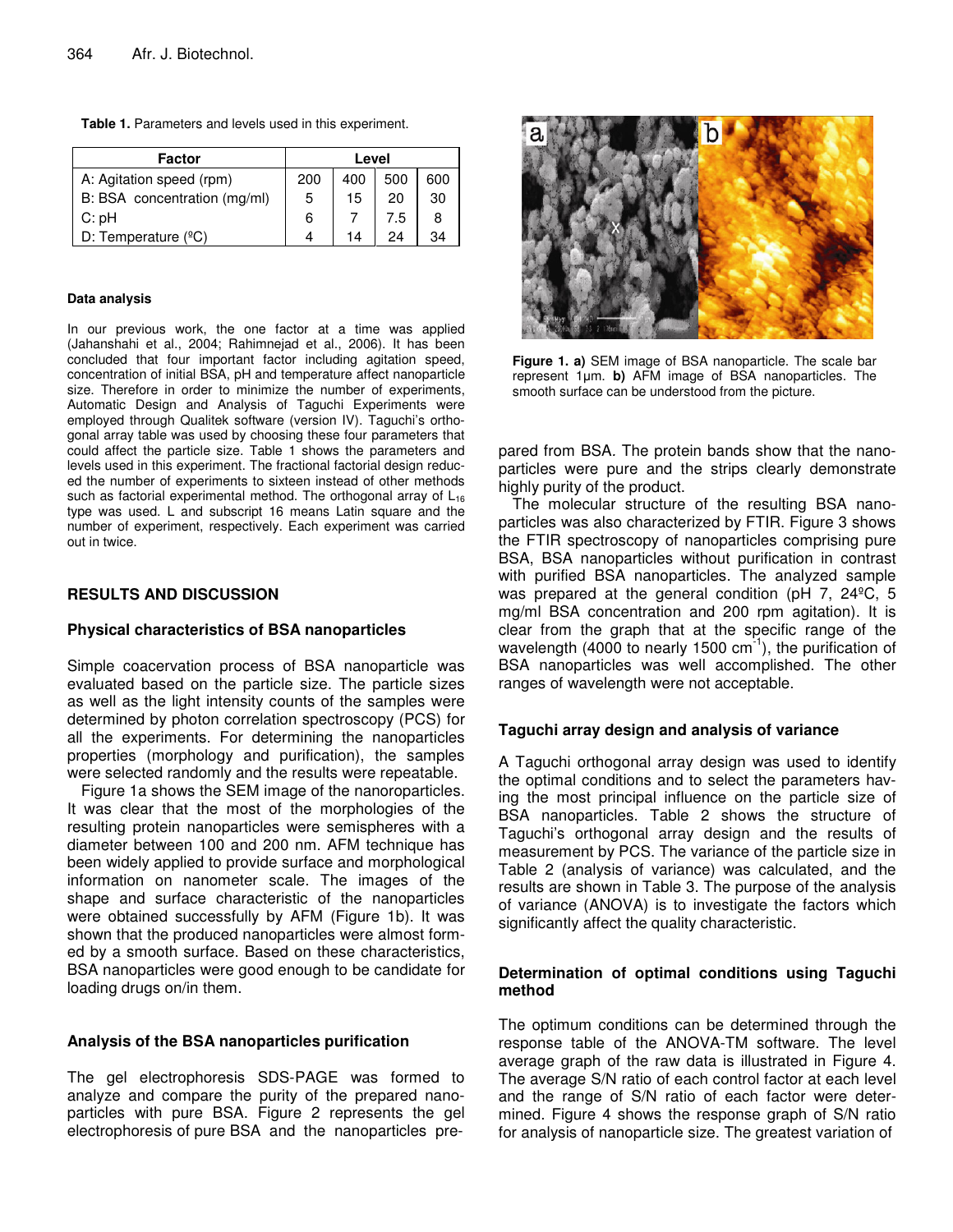

**Figure 2.** Gel electrophoresis of the BSA nanoparticles.



**Figure 3.** FTIR analysis of BSA nanoparticle.

|                |                                |                |                |                        | Particle size (nm) |       |       | <b>S/N Ratio</b> |
|----------------|--------------------------------|----------------|----------------|------------------------|--------------------|-------|-------|------------------|
| Exp. No.       | <b>Experimental conditions</b> |                | $1st$ run      | 2 <sup>nd</sup><br>run | Average            | (dB)  |       |                  |
|                | 1                              |                |                |                        | 162.0              | 141.8 | 151.9 | $-43.65$         |
| $\overline{c}$ | 1                              | $\overline{2}$ | $\overline{2}$ | $\overline{2}$         | 150.0              | 146.3 | 148.1 | $-43.41$         |
| 3              | 1                              | 3              | 3              | 3                      | 94.0               | 101.0 | 97.5  | $-39.78$         |
| 4              | 1                              | 4              | 4              | 4                      | 144.7              | 170.0 | 157.3 | $-43.96$         |
| $\mathbf 5$    | $\overline{c}$                 | 1              | $\overline{2}$ | 3                      | 136.6              | 134.0 | 135.3 | $-42.62$         |
| 6              | $\overline{c}$                 | $\overline{2}$ |                | 4                      | 143.8              | 150.0 | 146.9 | $-43.34$         |
| 7              | $\overline{2}$                 | 3              | 4              |                        | 148.2              | 118.0 | 133.1 | $-42.54$         |
| 8              | $\overline{c}$                 | $\overline{4}$ | 3              | $\overline{c}$         | 130.0              | 139.0 | 134.5 | $-42.58$         |
| 9              | 3                              |                | 3              | 4                      | 126.4              | 134.0 | 130.2 | $-42.29$         |
| 10             | 3                              | $\overline{c}$ | 4              | 3                      | 116.9              | 115.0 | 115.9 | $-41.28$         |
| 11             | 3                              | 3              |                | $\overline{c}$         | 148.0              | 142.0 | 145.0 | $-43.23$         |
| 12             | 3                              | 4              | $\overline{2}$ |                        | 85.0               | 82.0  | 83.5  | $-38.43$         |
| 13             | 4                              |                | 4              | $\overline{c}$         | 217.0              | 250.0 | 233.5 | $-47.38$         |
| 14             | 4                              | $\overline{c}$ | 3              |                        | 112.4              | 106.9 | 109.6 | $-40.80$         |
| 15             | 4                              | 3              | $\overline{2}$ | 4                      | 206.3              | 198.4 | 202.3 | $-46.12$         |
| 16             | 4                              | 4              |                | 3                      | 168.0              | 158.0 | 163.0 | $-44.24$         |

| <b>Table 2.</b> Experimental measured values for particle size of BSA nanoparticles and S/N ratio (Taguchi orthogonal |
|-----------------------------------------------------------------------------------------------------------------------|
| array Table of L16).                                                                                                  |

S/N ratio in the temperature reveals that it has the most important influence on the particle diameter. The agitation

speed has the second most important effect on the nanoparticle size.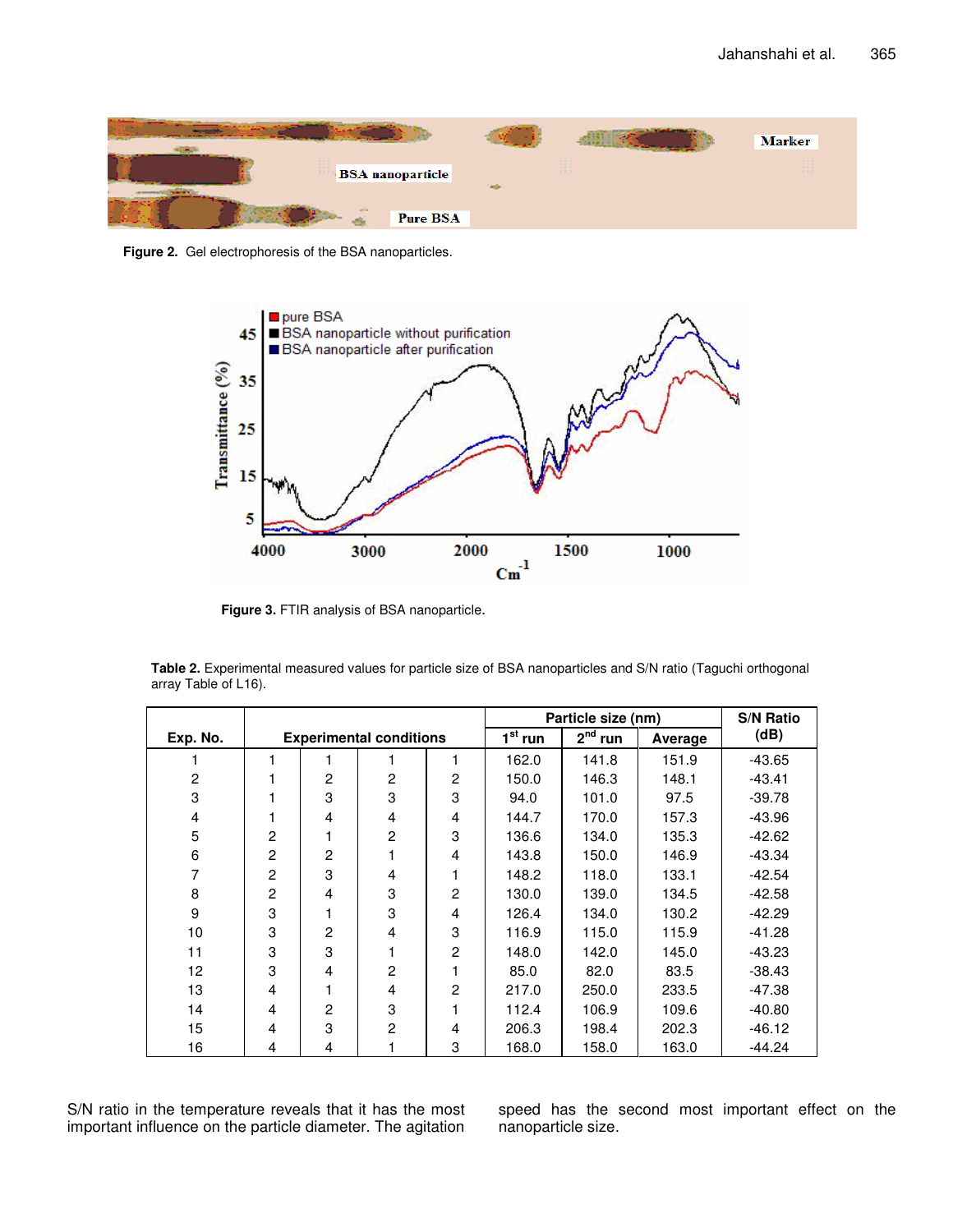|                |                          | Degree of | Sums of        |                 |                |                |
|----------------|--------------------------|-----------|----------------|-----------------|----------------|----------------|
| No.            | <b>Factors</b>           | freedom   | <b>Squares</b> | <b>Variance</b> | <b>F-Ratio</b> | <b>Percent</b> |
|                | Agitation speed          | 3         | 22.433         | 7.477           | $6.845*$       | 26.609         |
| $\overline{2}$ | <b>BSA Concentration</b> | 3         | 7.665          | 2.555           | 2.339          | 6.095          |
| 3              | pН                       | 3         | 14.962         | 4.987           | 4.565          | 16.231         |
| 4              | Temperature              | 3         | 23.654         | 7.884           | $7.218*$       | 28.305         |
|                | Error                    | 3         | 3.276          | 1.092           |                | 22.76          |
|                | Total                    | 15        | 71.993         |                 |                | 100.00%        |

**Table 3.** The ANOVA table of particle size.

\*Main significant parameter.



**Figure 4.** Response graph of S /N ratio for smaller-the-better analysis of nanoparticle size.

**Table 4.** Results of the confirmation experiment for particle size.

| Method       | Level    | Particle size (nm) | $S/N$ ratio (dB) |  |
|--------------|----------|--------------------|------------------|--|
| Predicted    | A3B2C3D1 | 76.67              | -37.70           |  |
| Experimental | A3B2C3D1 | 74.35              | -36.05           |  |

From Table 3 and Figure 4, it can be deduced that the temperature and agitation speed are the significant parameters for affecting the size while the pH and initial BSA concentration had insignificant effects on the results. Therefore, based on the S/N and ANOVA analyses, the optimal parameters for nanoparticle size are the temperature at level 1, the agitation speed at level 3, initial BSA concentration at level 2 and the pH at level 3.

Table 4 shows the comparison of the predicted particle size and particle size distribution with the experimental results using the optimal conditions. There is good agreement between the predicted and experimental particle

size being observed. The increase of the S/N ratio from the no. 12 (−38.43) as shown in Table 2 to the optimal actual data (−36.05) is 2.38 dB, which means that the particle size is decreased by about 0.89 times. In general, it can be concluded that the particle size in the fabrication of BSA nanoparticle can be decreased through the Taguchi method approach.

## **Conclusion**

BSA nanoparticles were fabricated successively by ex-